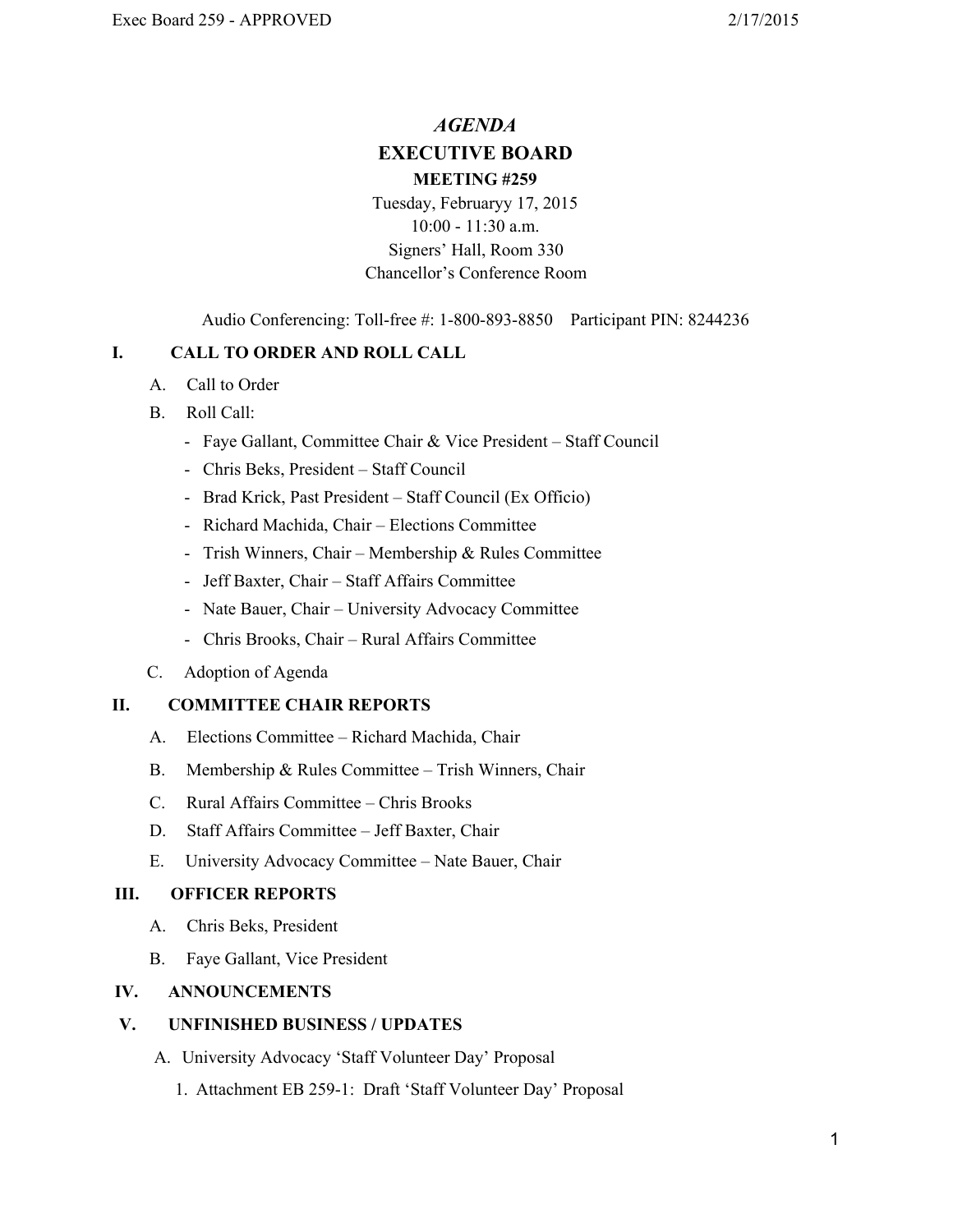- 2. Attachment EB 259-2: Draft 'Resolution of Support for 'UAF Staff Volunteer Day Proposal'
- B. University Advocacy 'Staff Mentoring Interest Survey
- C. Membership & Rules Unit Composition Review
- D. Employee Evaluations
- E. Common Calendar
- F. L.I.F.E Program at SRC
- G. Chancellor's Cornerstone Award
- H. Committee Membership

## **VI. NEW BUSINESS**

- A. 2015 Officer Elections
- B. Emergency Layoff Regulation

## **VII. DISCUSSION ITEMS**

- **VIII. BOARD APPROVAL OF STAFF COUNCIL DRAFT AGENDA FOR – MEETING #259**
	- **IX. DISCUSSION FOR PRESTAFF MEETING**
	- **X. ADJOURN**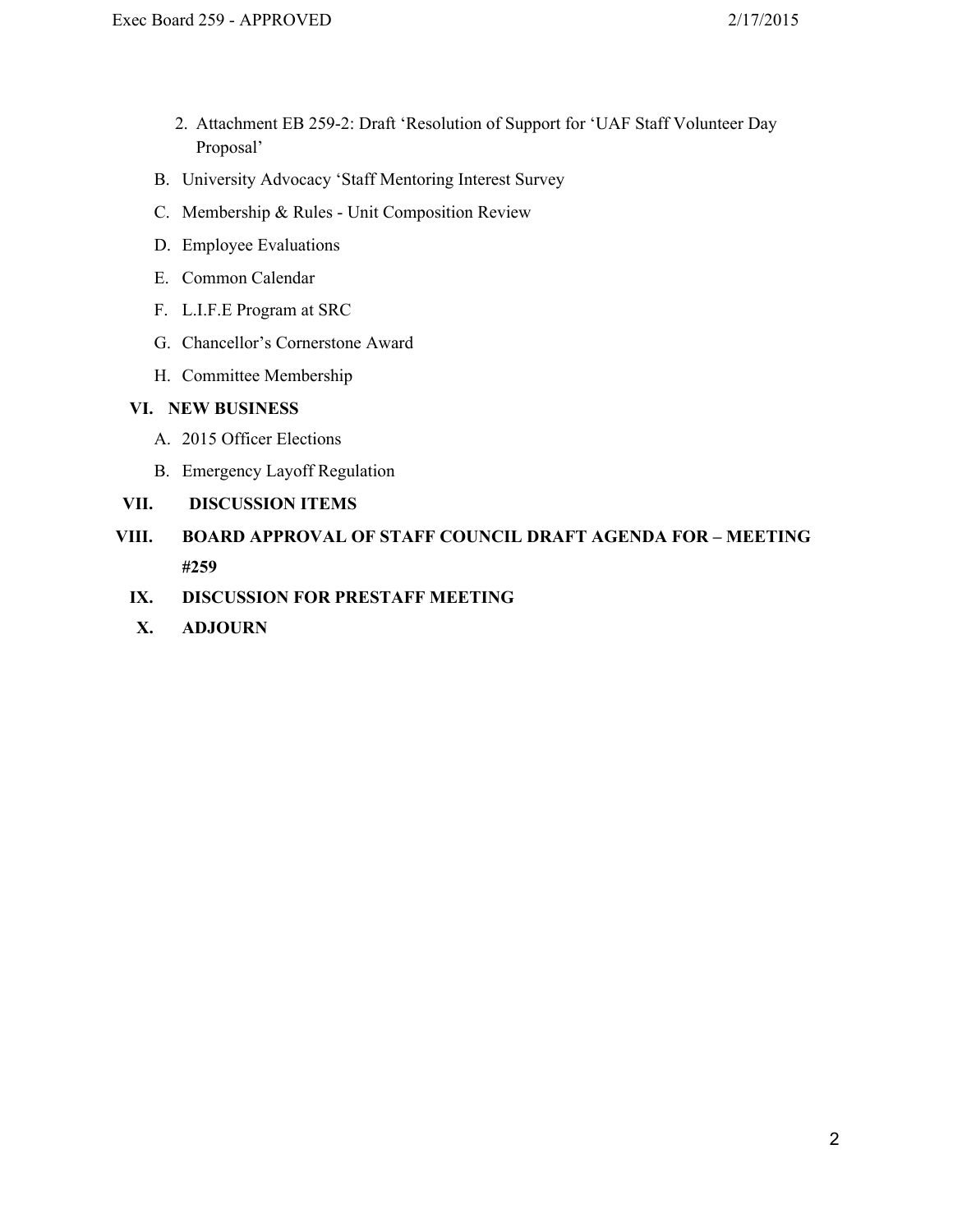# **University of Alaska Fairbanks**

# **Staff Council**

# **Proposal for UAF Staff Volunteer Day**

*2/2/2015*

In partnership with our university's administration, UAF Staff Council seeks to promote and strengthen UAF's core themes, including its efforts to "engage Alaskans through Outreach for Continuing Education and Community and Economic Development;" we also highlight our own organization's commitment, though Staff Council's University Advocacy Committee, to establish "events and functions to help make the public aware of the value of University staff, as well as students and faculty."

We further observe the Fairbanks community's increased need for time and effort from UAF's wide variety of skilled and highly capable staff and potential volunteers, as well as our own need to bridge cultural and connotative gaps between UAF and the larger Fairbanks community.

We also recognize the potential for UAF and its Staff Council to partner together in an effort to benefit the community in which we live and work. The annual Staff Volunteer Day proposed herein seeks to incorporate the organization, facilitation, and promotion of volunteerism by staff on a large scale, during designated times of year when these efforts are most needed.

As a result of these concerns, UAF Staff Council seeks official designation for an annual UAF Staff Volunteer Day. Our proposal seeks equally shared commitment (and the credit that results) from administration and staff individuals: a work day of volunteer time per staff member per year, comprising four hours of existing Annual Leave, donated by the staff member, together with four hours of newly offered university "Volunteer Leave."

We propose these volunteer efforts to be concentrated as full workdays by all willing staff , to also take place during one of two designated weeks per school year, which may also minimize any adverse effect to UAF and its services to students. Tentative proposals for these weeklong designations include a single week during the Fall semester of 2015 and one during Spring semester of 2016. We further recognize the need for the stringent organization, regulation, and oversight of such proposed activities, with Staff Council anticipating collaboration with University Human Resources and Administration regarding implementation.

In summary, UAF Staff Council proposes, in conjunction with UAF administration, the founding of an Annual Staff Volunteer Day, incorporating the organization, facilitation, and promotion of volunteerism by staff on an extensive level, during designated times of year when these efforts are most needed by our Fairbanks community.